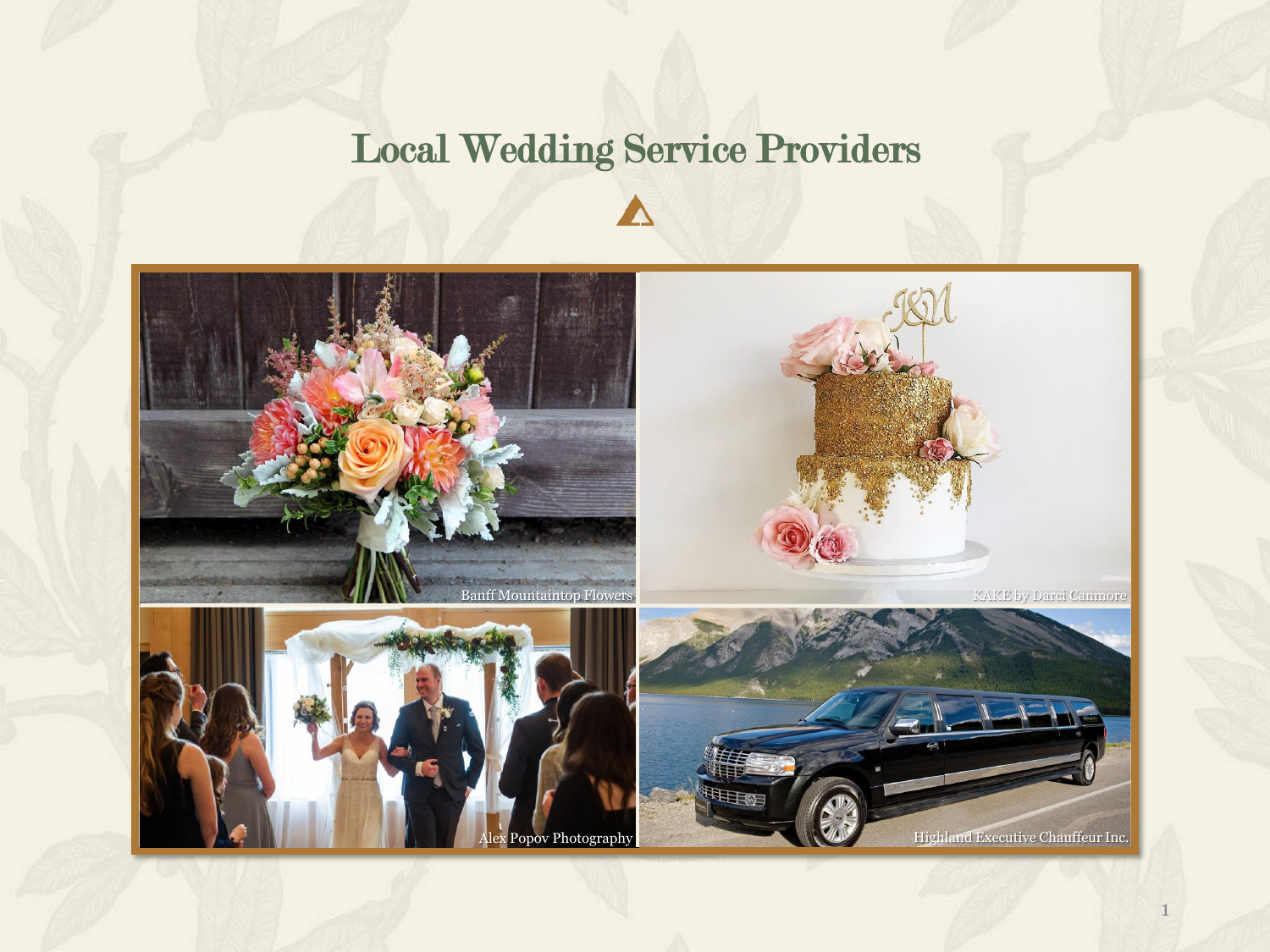## Local Vendors

#### **Local Wedding Planners**

Rocky Mountain Weddings 587-222-0026 · rockymountainweddings.ca

Mountainscape Weddings 403-760-5431 · mountainscapeweddings.ca

Elope in Banff 403-762-3516 · elopeinbanff.ca

#### **Cake Companies**

KAKE by Darci – Canmore 403-609-8482 · kakecanmore.com

#### **Local Wedding Favors**

Rocky Mountain Soap Co. 403-762-5999 · rockymountainsoap.com

Mountain Chocolates 403-762-2262

JK Bakery 403-678-4232 · jkbakery.ca

#### **Florist**

Banff Mountain Top Flowers 403-762-8600 · banffmountaintopflowers.com

#### **Specialty Linens & Décor**

Mountain Event Rentals Banff 403-762-2272 · mountaineventrentals.ca

ChairFlair Calgary 403-923-8751 · chairflair.ca

#### **Photo Booth**

Happy Times Photo Booth 403-990-2702 · happytimesphotobooth.ca

#### **Music**

Class Act DJ Services 1-800-661-6044 · classactdj.com

Livin' & Dancin' DJ Services 403-609-3546 · banffcanmoreDJ.com

High Steppin' Daddy highsteppindaddy.com

#### **Music**

Angel-Deborah Nyack, Harpist 403-678-6509 · harpangel.com

Bel Canto Strings 403-257-4981 · belcantostrings.com

#### **Featured Photographers**

Alpine Peak Photography 403-762-3516 · carmichaelphoto.com

Rocky Mountain Photo Co 403-760-2933 · rockymountainphoto.co

Black & White Photo Film 403-953-0078 · yourblackandwhite.com

Kim Payant Photography 403-497-5111 · kimpayantphotography.com

Aydin Productions Ltd aydinodyakmaz.com

Orange Girl 403-431-3464 · orangegirl.com

2